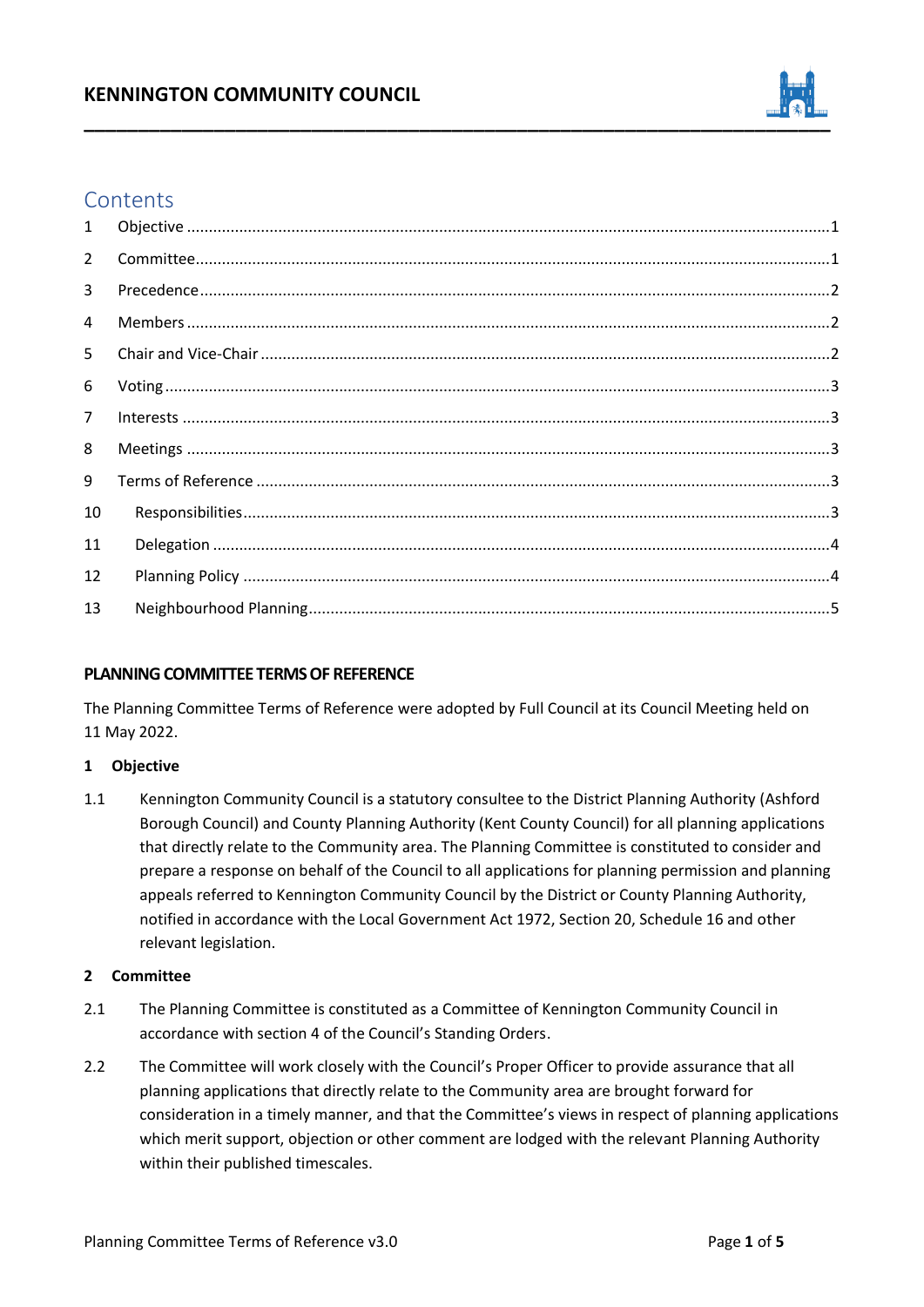# **KENNINGTON COMMUNITY COUNCIL**



- 2.3 Notwithstanding this, all Councillors will be provided with ready access to view all such applications and may draw issues to the attention of the Committee by notifying the Council's Proper Officer.
- 2.4 The Committee will make reasonable endeavours to find out the views of the community, to inform its views when considering applications.

#### <span id="page-1-0"></span>**3 Precedence**

3.1 Where there is any actual or perceived difference in interpretation between these Terms of Reference and the Council's Standing Orders or Financial Regulations, the Council's Standing Orders or Financial Regulations shall apply.

#### <span id="page-1-1"></span>**4 Members**

- 4.1 Seven Councillors shall be appointed as voting members. In addition, the Chair of the Council, unless he or she is one of the seven appointed voting members, shall be an ex-officio member entitled to attend meetings, to speak, to propose or second a motion but not to vote. Thereafter appointments shall be made annually at the Annual Council Meeting. Substitute members are permitted, provided three days' notice has been given to the Proper Officer.
- 4.2 Council may appoint up to three non-Councillors to be non-voting members of this Committee if they have relevant skills and experience which would be of benefit to its work; the Committee may recommend nominees to Council.
- 4.3 In the event of a vacancy arising on this committee, a replacement Councillor may be appointed during the year by the Community Council at a full Council meeting and serve until the Annual Council Meeting.
- 4.4 The Council's Proper Officer shall attend all meetings of the Committee, to provide advice and guidance and to record outcomes of the meeting.
- 4.5 The quorum of the Committee shall be three Members.
- 4.6 Council may appoint up to three non-Councillors to be non-voting members of this Committee if they have relevant skills and experience which would be of benefit to its work; the Committee may recommend nominees to Council.

#### <span id="page-1-2"></span>**5 Chair and Vice-Chair**

- 5.1 The Chair is to be elected annually by the Committee at their first Meeting, In the event of the Chair resigning from that position, from the Committee or from the Council, a new Chair is to be elected at the next Committee meeting, to serve for the remainder of the year.
- 5.2 The Vice Chair (if there is one) is to be elected annually by the Committee at their first Meeting. In the event of the Vice Chair resigning from that position, from the Committee or from the Council, a new Vice Chair is to be elected at the next Committee meeting, to serve for the remainder of the year
- 5.3 The Chair of the Committee, if present, shall preside at a meeting. If the Chair is absent from a meeting, the Vice Chair of the Committee (if there is one) if present shall preside.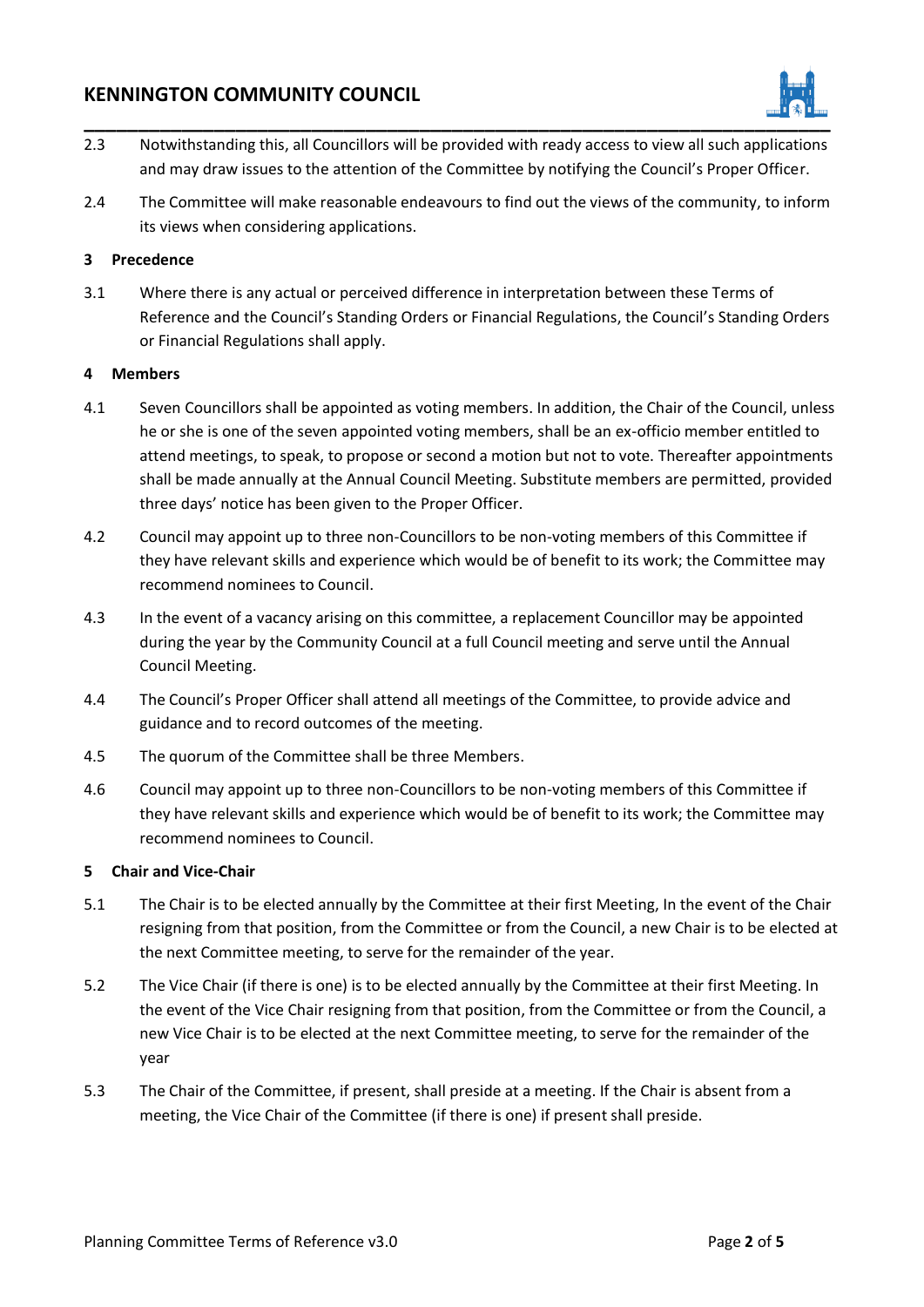

#### <span id="page-2-0"></span>**6 Voting**

6.1 Only the Councillors referred to in paragraph 4 above may vote at a meeting. In the case of an equal vote the Chair of the Committee shall have a second or casting vote.

## <span id="page-2-1"></span>**7 Interests**

7.1 A Councillor with voting rights who has a disclosable pecuniary interest or another interest as set out in the Council's code of conduct in a matter being considered at a meeting is subject to statutory limitations or restrictions under the code on his/her right to participate and vote on that matter.

#### <span id="page-2-2"></span>**8 Meetings**

- 8.1 The Committee will meet as the workload requires in order to consider the Council's timely response to any planning issues, but in any case at least four times each year.
- 8.2 Meetings shall be open to the public unless their presence is prejudicial to the public interest by reason of the confidential nature of the business to be transacted or for other special reasons.

#### <span id="page-2-3"></span>**9 Terms of Reference**

9.1 The Committee will review its terms of reference at least once during the year and make recommendations to Council for its approval at the Annual Council Meeting of Council or when necessary.

#### <span id="page-2-4"></span>**10 Responsibilities**

- 10.1 To consider all applications for planning permission and planning appeals referred to the Council by the District and County Planning Authorities and prepare the Council's response. Wherever possible, a member of the Planning Committee is to be nominated to attend the Planning Authority's meetings to represent the Committee's views in respect of planning applications which merit support, objection or other comment
- 10.2 For each application or appeal have regard to all material planning considerations, including
	- 10.2.a Views of local residents, where it is possible to ascertain these

10.2.b Planning policies, The National Planning Policy Framework, Government circulars, orders and statutory instruments

- 10.2.c Previous planning decisions (including appeal decisions)
- 10.2.d Layout and density of buildings
- 10.2.e Design, visual appearance, and materials
- 10.2.f Landscaping
- 10.2.g Overshadowing/loss of outlook (but not loss of view)
- 10.2.h Overlooking/loss of privacy
- 10.2.i Light pollution
- 10.2.j Smells
- 10.2.k Noise and disturbance from use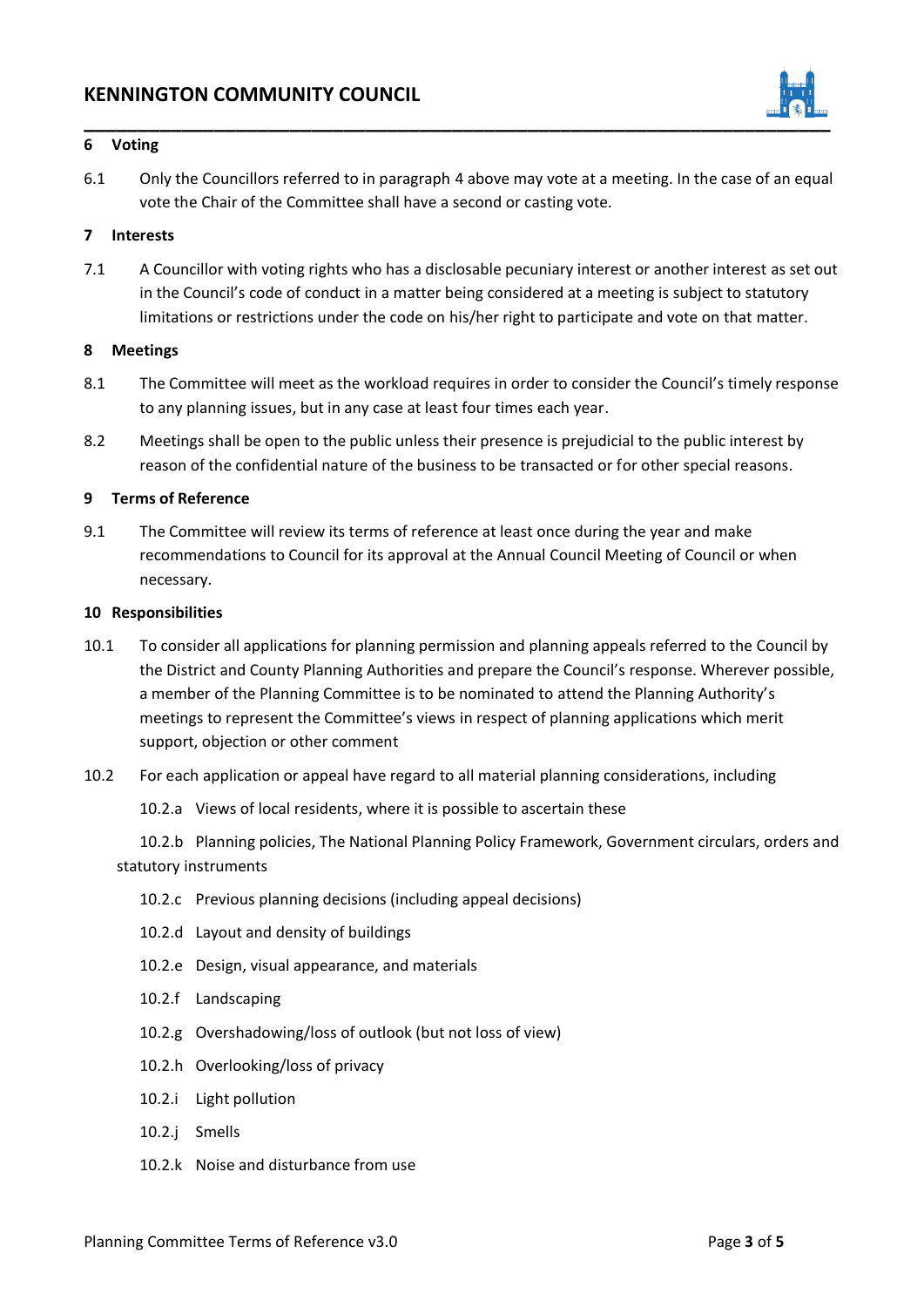# **KENNINGTON COMMUNITY COUNCIL**



- 10.2.l Impact on listed buildings/ Conservation Areas
- 10.2.m Disabled persons access
- 10.2.n Traffic generation, Parking, Highway safety issues
- 10.2.o Nature conservation
- 10.2.p Impact on countryside
- 10.2.q Loss of important trees
- 10.2.r Loss of daylight or sunlight
- 10.2.s Archaeology
- 10.2.t Risk of flooding
- 10.2.u Hazardous materials and ground contamination
- 10.3 To consider all matters relating to new provision of services such as public transport, health and social care, and education, and the impact on existing services, arising from applications
- 10.4 To identify, comment upon, and refer to the relevant authorities any matters considered to be in breach of planning permission.
- 10.5 To make representations in respect of appeals against the refusal of planning permission or conditions imposed by the Local Planning Authority.

#### <span id="page-3-0"></span>**11 Delegation**

- 11.1 For all planning issues which concern more than a single dwelling or which raise an important point of principle, the Committee shall prepare a draft response and submit this to the Council for its decision.
- 11.2 For all other planning issues, the Committee shall submit a response on behalf of the Council.
- 11.3 If it judges appropriate, the Committee may delegate to the Council's Proper Officer categories of non-contentious planning application or appeal for which the Council's view may be submitted without first being brought before the Committee.
- 11.4 The Committee will provide a report to the Council each quarter on the main features of its work.

#### <span id="page-3-1"></span>**12 Planning Policy**

- 12.1 Ashford Borough Council's Local Development Scheme (LDS) enables the local community to find out about planning policies for their area and sets out the timetable for the production of the future Local Plan documents, giving dates for key production and public consultation stages as well as outlining the subject matter and the geographical extent. The Planning Committee will monitor the LDS and co-ordinate the response of the Council to any proposed planning policies.
- 12.2 To respond to all relevant consultation documents relating to planning and associated matters.